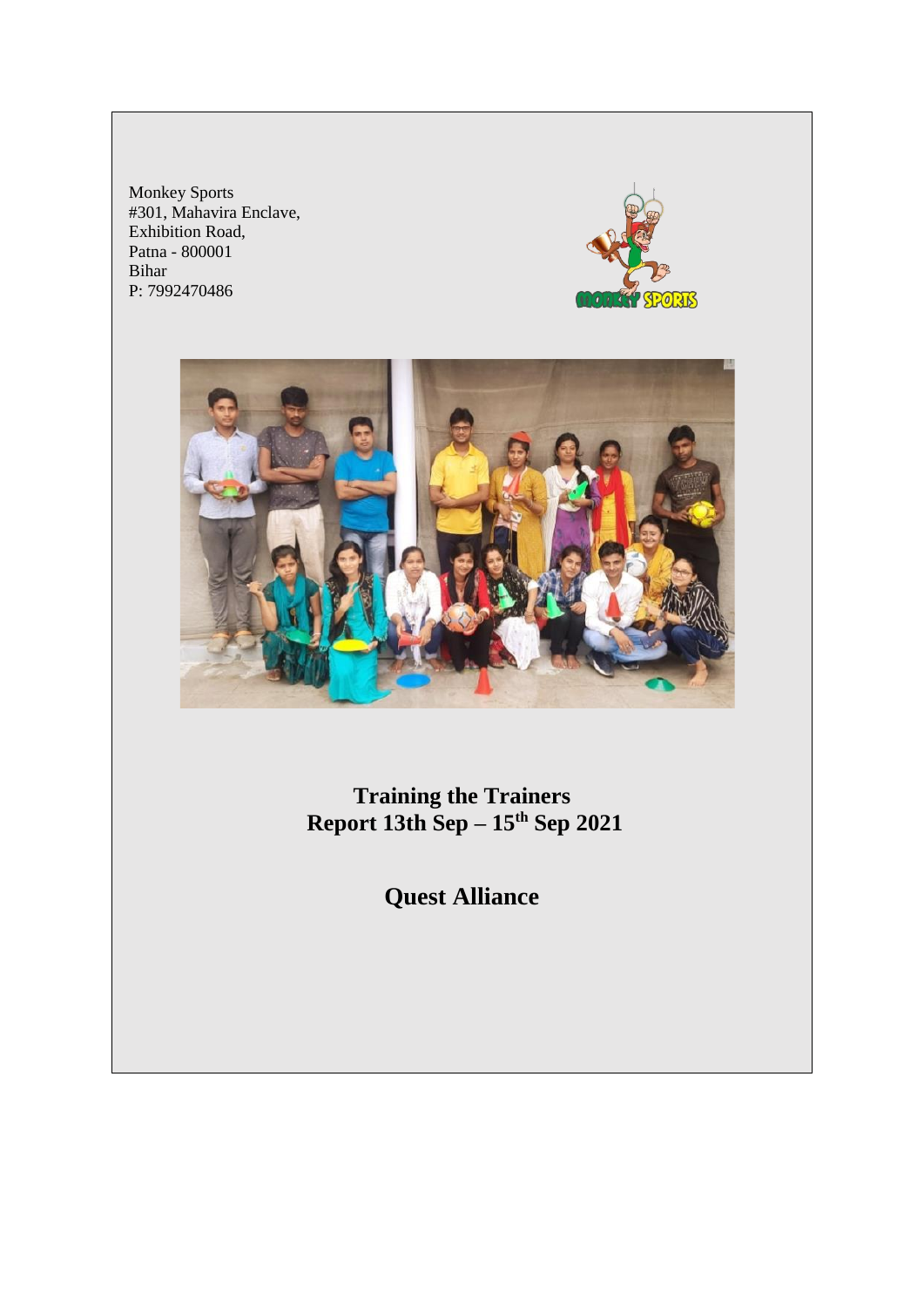### Contents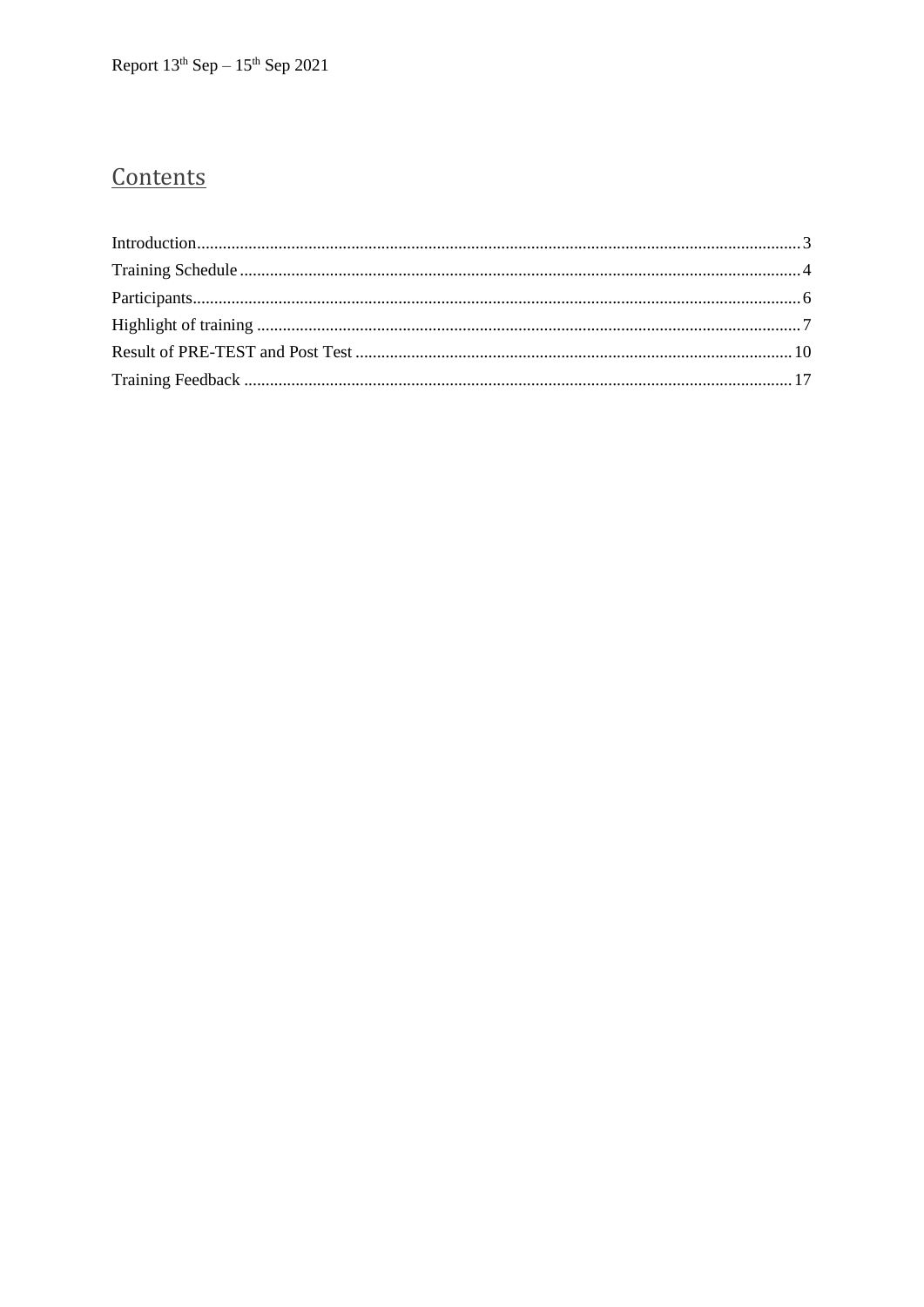### <span id="page-2-0"></span>INTRODUCTION

The whole pandemic changed the way we looked at life. Though not the face of the pandemic, children have been severely affected. [An estimated 90%](https://link.springer.com/article/10.1007/s00787-020-01549-w) of children's education has been disrupted because of school closure. As [reported by Coaches Across Continent,](https://l.workplace.com/l.php?u=https%3A%2F%2Fcdn.fbsbx.com%2Fv%2Ft59.2708-21%2F119137005_3558914040788268_5800816706797502978_n.pdf%2FMental-Well-Being-During-Covid-pdf.pdf%3F_nc_cat%3D104%26_nc_sid%3D0cab14%26_nc_ohc%3DQq6bENUYlhUAX9kjMjx%26_nc_ht%3Dcdn.fbsbx.com%26oh%3Da7b065de6d04c440751551ab0fd3fae9%26oe%3D5F63CA1B%26dl%3D1&h=AT2AhuR3xO1DVodGSCZEJ_-fiZuR1IXbKloRzaEv5H1-RilraJkPT66mWd1mZ1-TKe4vy_QYWYyjrpi445V2cD9Tls-8rrm4hA7gAmFZD_OhfhIYnbqfNKo22JCPwNrfVjn6K1HRcszSeaYF23q-FBkAINWr&s=1) an organization that works with 86 NGOs in six continents, 96% of the organizations in its network have reported that youth face mental health issues. The partners said that children are *anxious, lonely, stressed, depressed, and angry. [Another study conducted by Monkey](https://monkeysports.in/wp-content/uploads/2020/05/Survey-Report-of-Physical-Mental-Health.pdf)  [sports](https://monkeysports.in/wp-content/uploads/2020/05/Survey-Report-of-Physical-Mental-Health.pdf) showed similar results.*

To tackle the issue, we designed a program to help children deal with mental health issues. The program has three critical elements for a successful intervention. They are:

- **a) Coaching guidelines** Kindness, including everyone, redefining winning, and fun are a few essential elements that can help create a safe space for everyone in the program and build and foster a safe and trusting relationship between participant and coach.
- **b) Context-specific** Games have been designed to have less physical contact between players & include methods to distance between participants.
- **c) Addressing issues (Pandemic Related)-** While each community has its problems, some common problems emerging are the mental health issues, myths, and lack of awareness around the virus. The curriculum addresses that.

While through our main program we are directly program we are directly supporting children, we also conducted training for other coaches and facilitators to conduct the activities. We are supporting Quest Alliance, Bihar through the Training of Trainers. In the last training, we conducted a 5 day of training workshop which focused facilitation skills and how sports can be used to build life skill in children.

In the second training we have focused more on training youth on Mental Health issues and corona virus related awareness along with facilitation skills. Below you will find the details of the 3 days of training along with report on Pre and Posttest.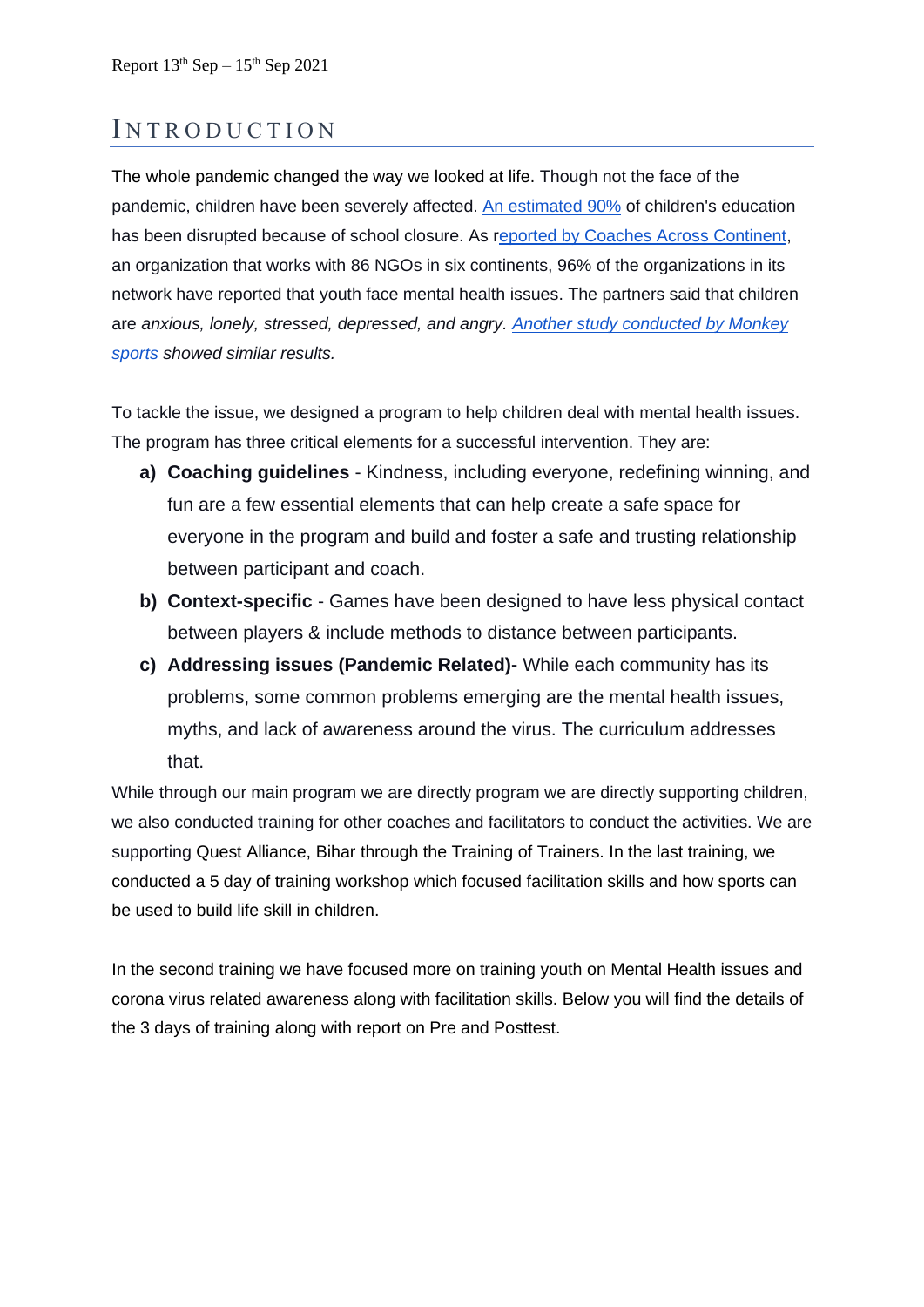# <span id="page-3-0"></span>TRAINING SCHEDULE

| Day            | <b>Topic</b>                                                          |  |
|----------------|-----------------------------------------------------------------------|--|
|                | Rapport building activity and Introduction                            |  |
|                | Pre-Test                                                              |  |
| $\mathbf{1}$   | Key Elements (Short summary of 3 days)                                |  |
|                | Revision for the previous Training                                    |  |
|                | <b>Ground Session</b>                                                 |  |
|                | Review of the session                                                 |  |
| $\overline{2}$ | Recap 1st Day's                                                       |  |
|                | <b>Facilitation Skills</b>                                            |  |
|                | <b>Mental Health Discussion</b>                                       |  |
|                | <b>Story Telling</b><br>wood Cutter                                   |  |
|                | 10 Icebreaker Song<br>Revision                                        |  |
| 3              | Recap 2nd Day's                                                       |  |
|                | Session<br>Personal Strength & weakness                               |  |
|                | Large group management<br>Preparation of session<br>Ground management |  |
|                | Basic techniques of Handball                                          |  |
|                | Posttest & Training feedback                                          |  |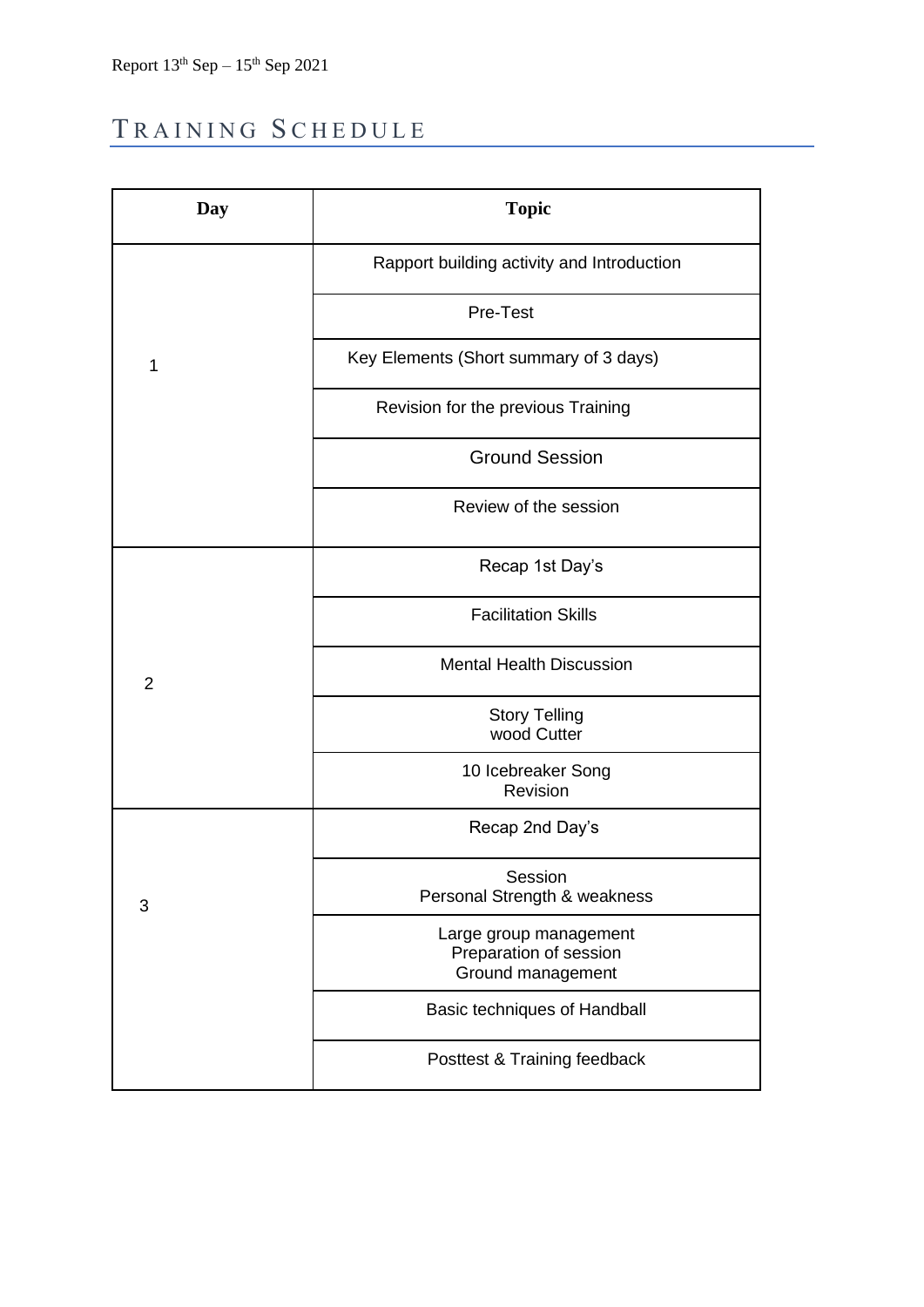### **Trainer**



Avinash Pandey is a development professional with over 7 years of experience in providing training, coaching and managing projects. He is passionate about making a change in the community and keeps himself updated on the Sports Development module for child development.

Prior to joining Monkey Sports, Avinash worked as Training & Monitoring officer for Magic Bus for 5 years. Avinash is a creative genius with a keen interest in arts, music and sports.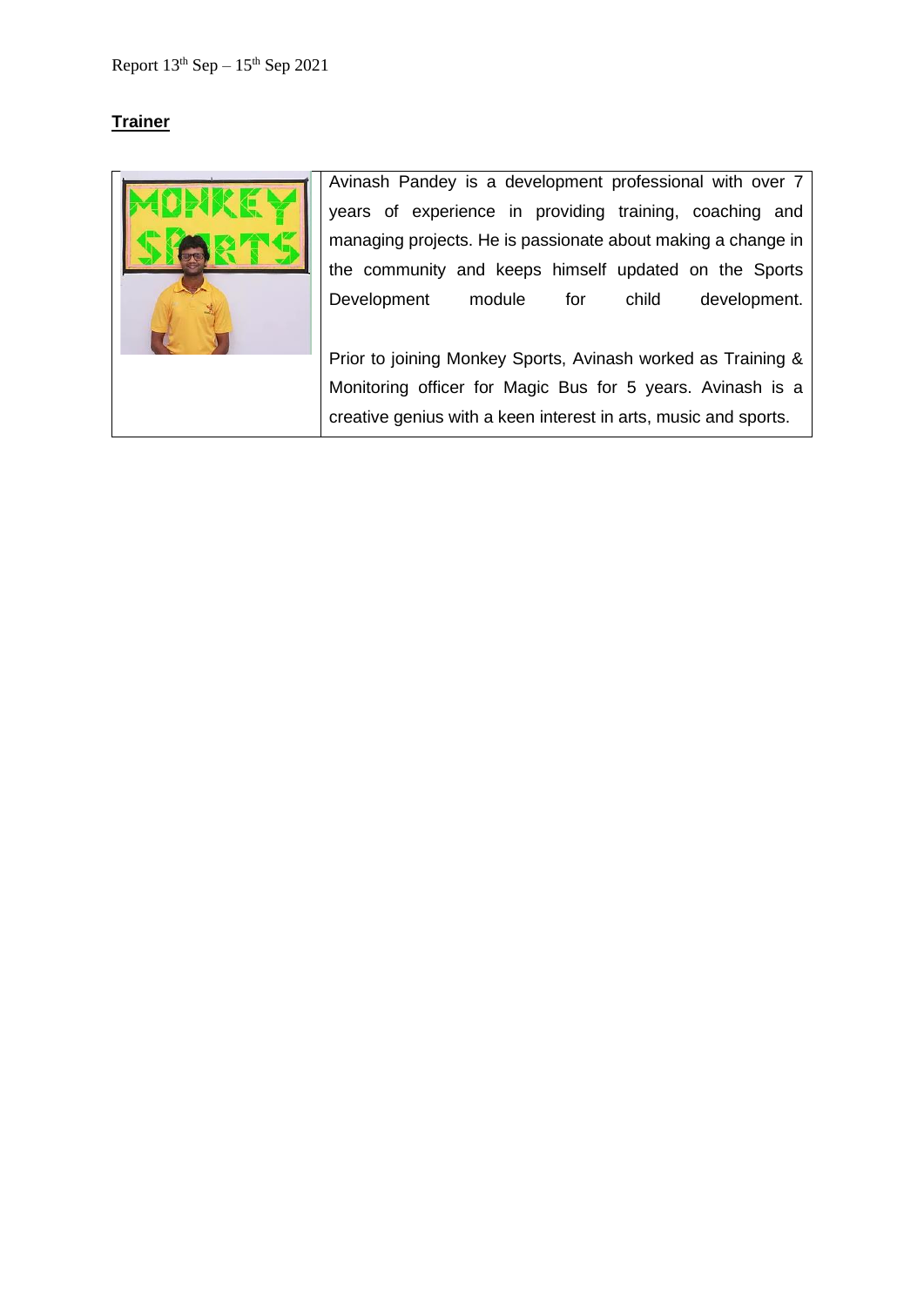## <span id="page-5-0"></span>PARTICIPANTS

There was a total of 15 youth members who attended the 3-day training workshop.

### **Name of the participants:**

| Muskan kumari  | Archana Kumari | Nitu kumari   |
|----------------|----------------|---------------|
| Guriya kumari  | Nitish Kumar   | Md Ashraph    |
| Sushama kumari | Gauri kumari   | Nidhi kumari  |
| Raju sharama   | Shital kumari  | Lovely kumari |
| Chandan kumar  | Pusa kumari    | Anchal Kumari |

### **Gender Ratio:**

There were 11 girls and 4 boys who attended the training.

लिंग

15 responses



**Location of the training:** Kevata Dalsingh Saray( Samastipur)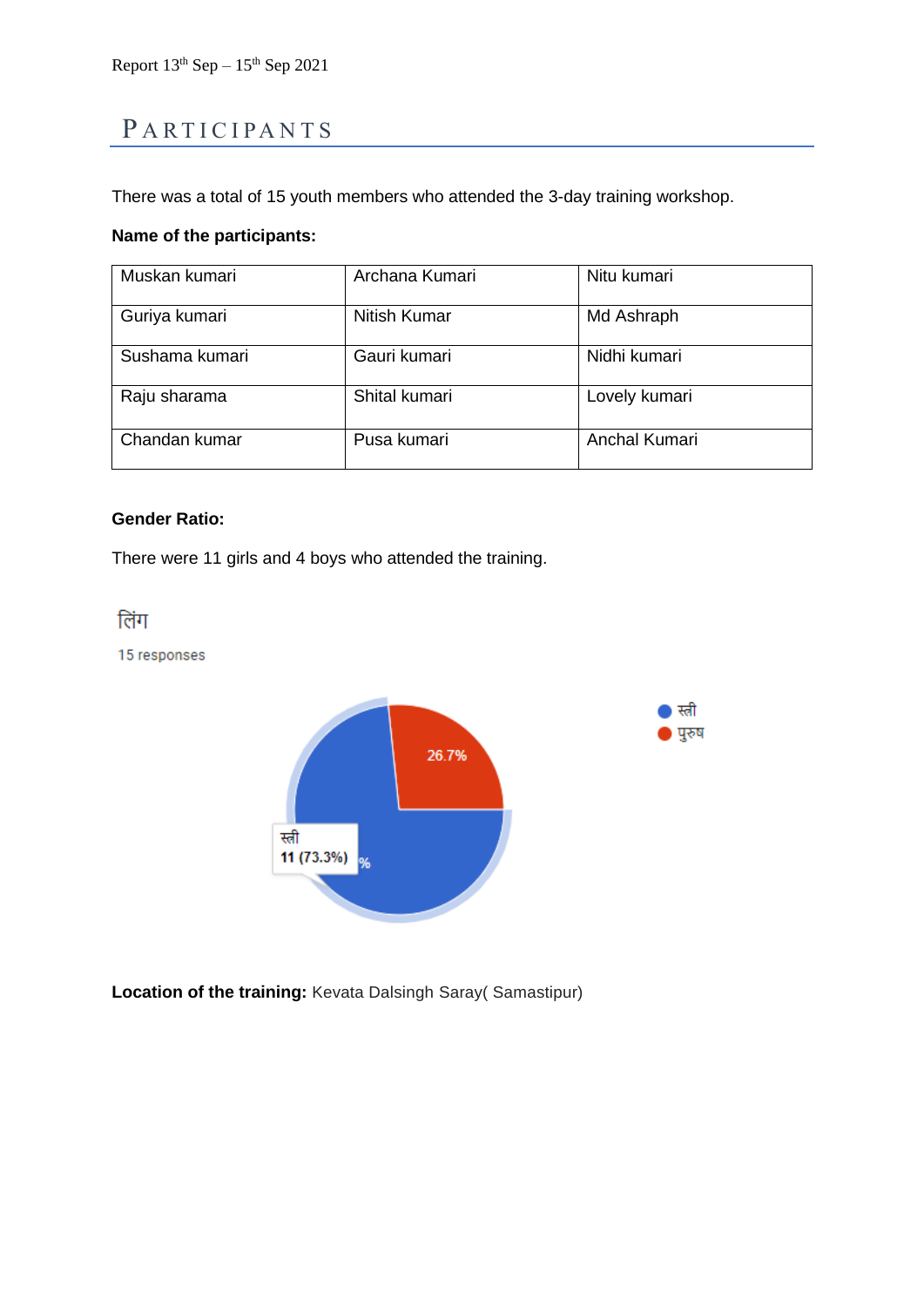### <span id="page-6-0"></span>HIGHLIGHT OF TRAINING

### **Day 1**

We started the day a small introduction and an ice breaking activity of the name game and playing with balloons. After that we conducted a pre-test to understand youth current understanding of facilitation skill and Mental Health.

After that we explained to the youth about Monkey Sports Mental Health program and how the current pandemic has affected children.

To understand the expectations of all the participants, a chart paper activity was conducted in which the participants wrote down their expectations from the training

In the evening, a ground session was conducted.

#### **Day 2**

The second day started with a recap of the first day and an activity. After that youth were explained difference between the facilitation skill and the traditional method. An activity called 'Tower build' was conducted to facilitate the discussion. The participants found this session very useful.





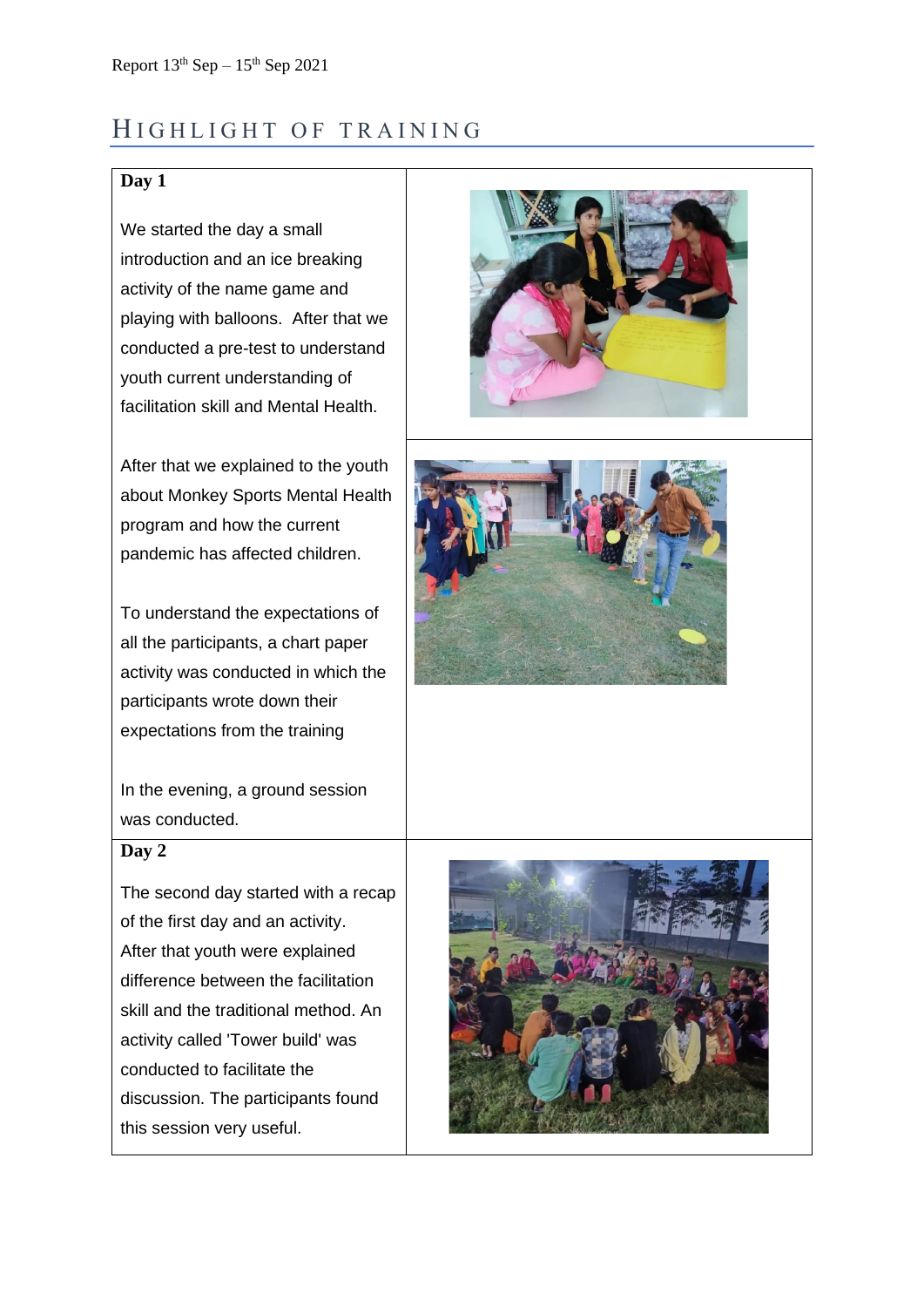In this context, there was also a discussion on the method of studying in a government school.

We also discussed how the traditional method of teaching effect children mental health. Also relating it to current scenario where many children are not able to meet their friends due to school closure.



#### **Day 3**

After recap of the first two days, few fun activities were conducted to initiate discussion around the importance of teamwork.

This was followed by the 'Save the Egg' activity, to talk to youth about how verbal abuse can affect children's mental health and resilience. After that, we discussed about myths related to Mental health issues.

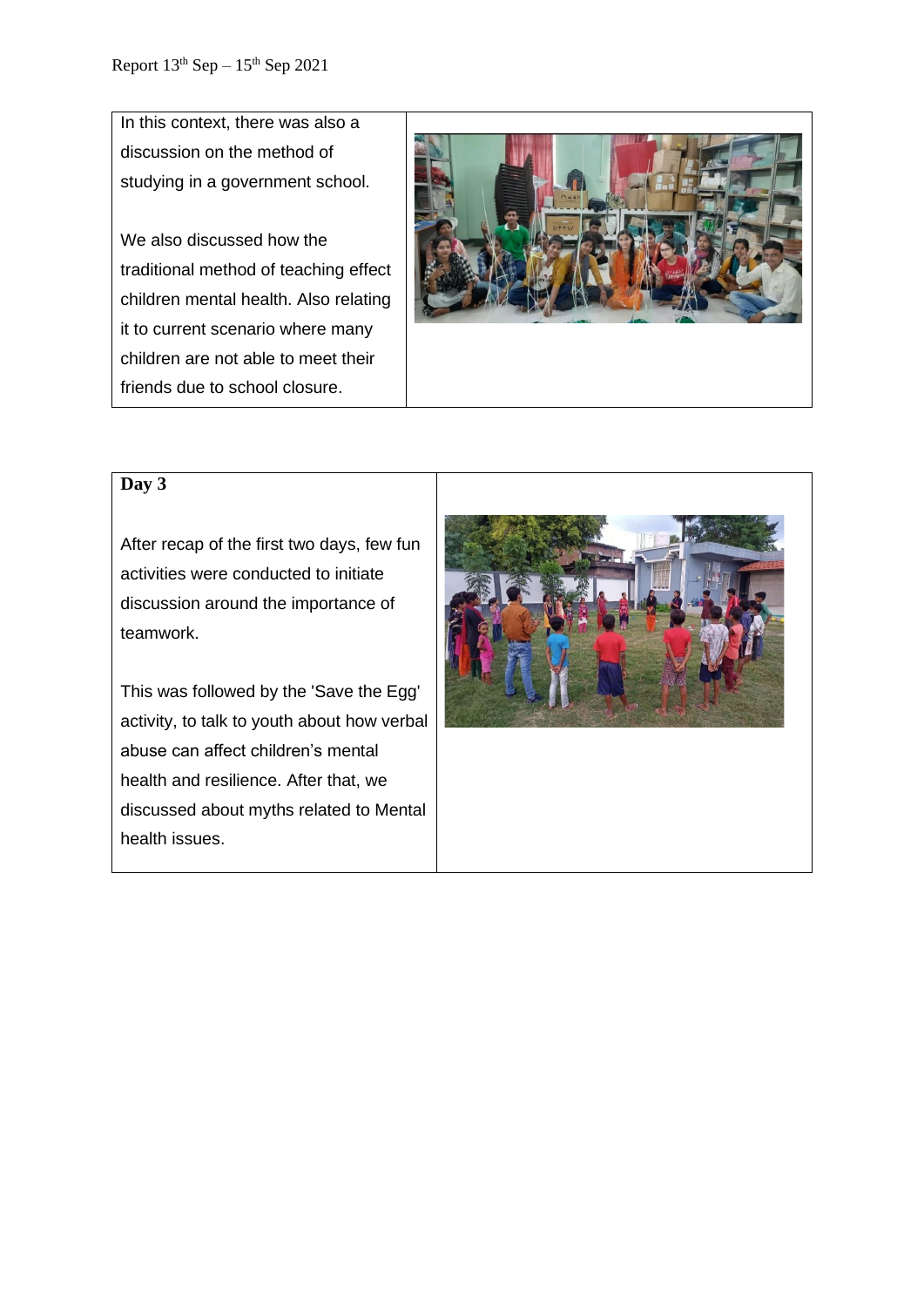After that the trainer practised few, ice breaking song with the participants which will be very helpful to take sessions with children.

Next activity was to discuss on Personal strength and weaknesses. Then it was discussed how we can make improve on our weaknesses.

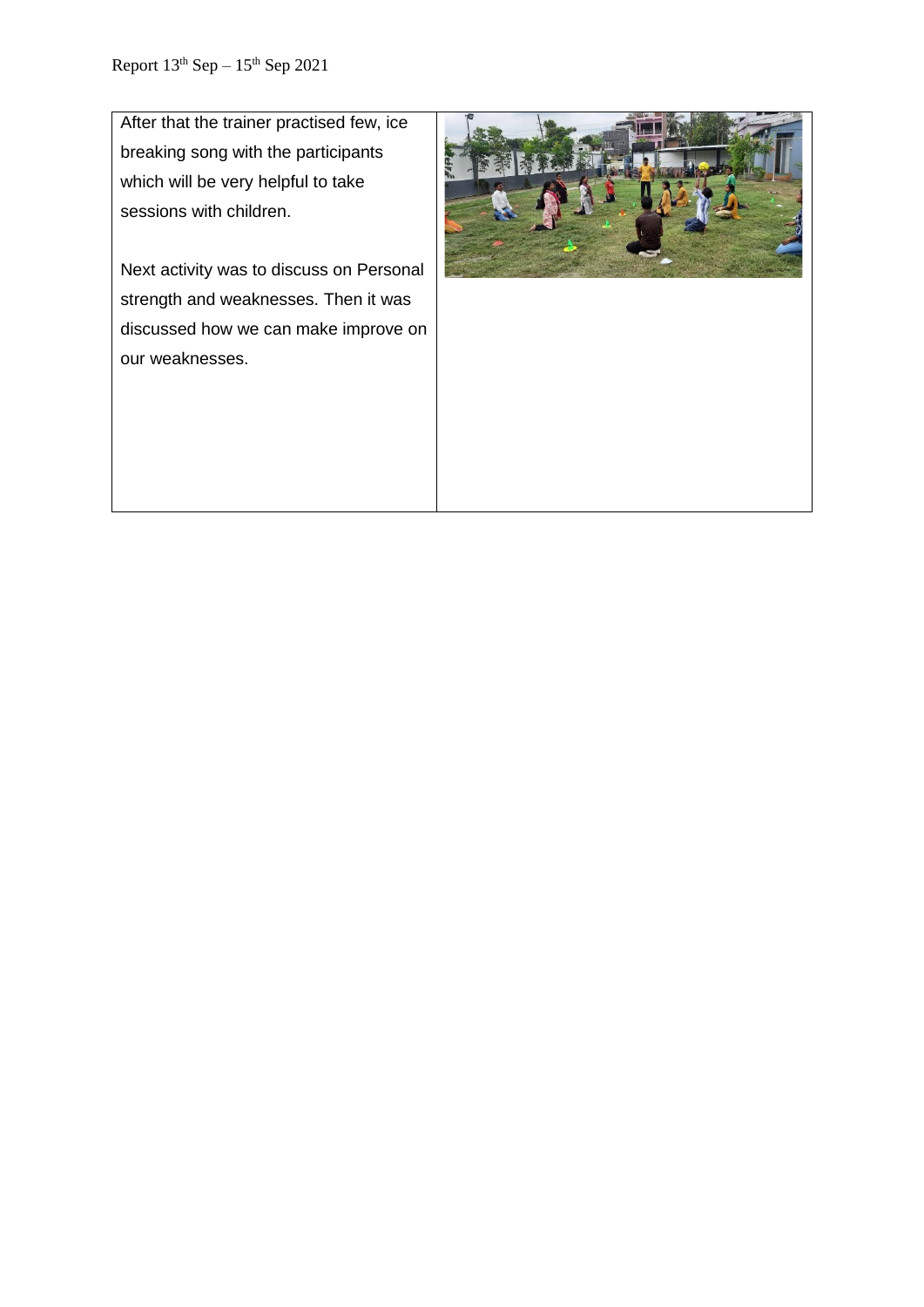## <span id="page-9-0"></span>RESULT OF PRE-TEST AND POST TEST

1) On the first question about Mental Health, the participant who responded that Mental health patient are violent reduced from 40% to 6%.

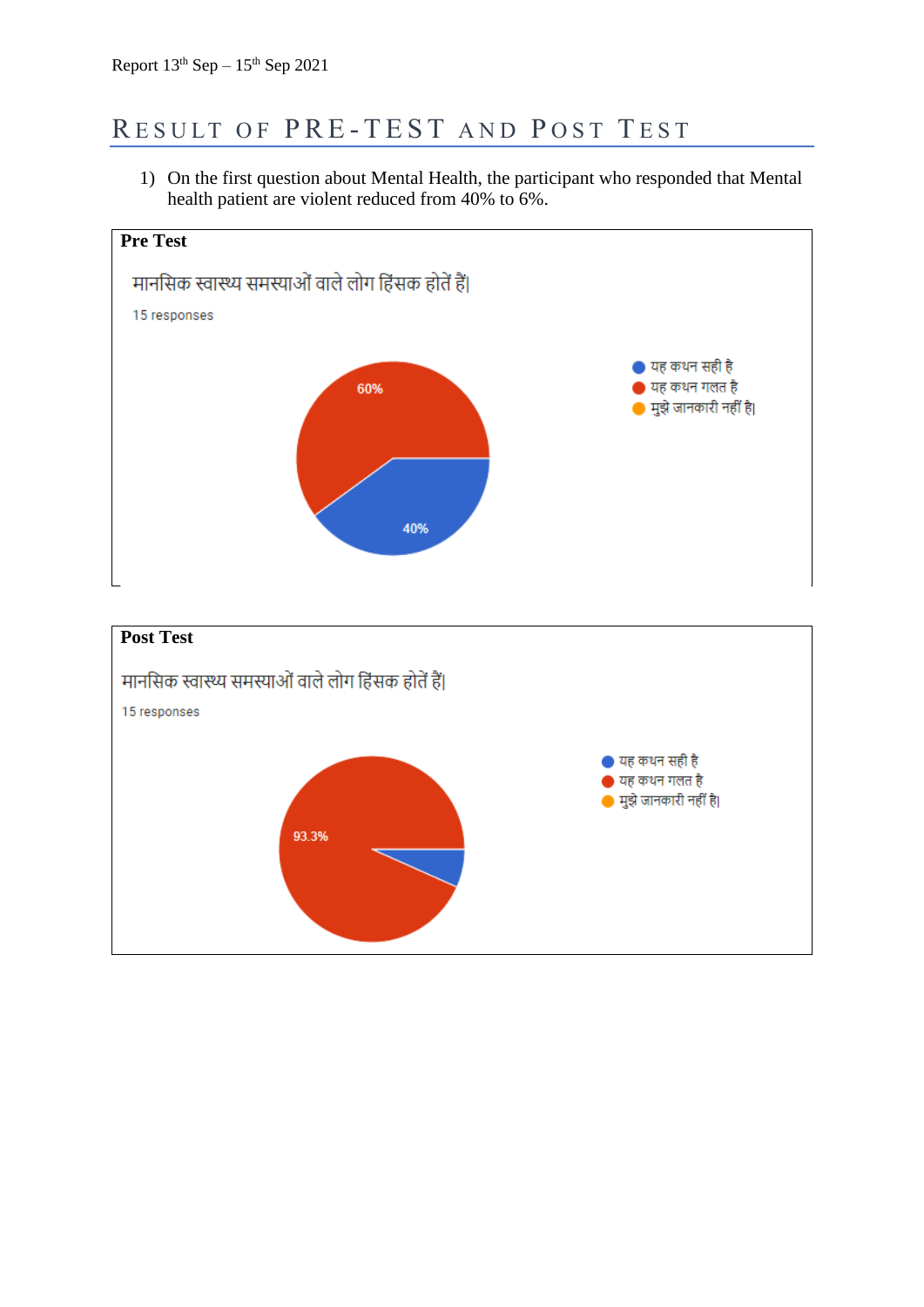

2) For the  $2<sup>nd</sup>$  question about participants who responded that Mental Health Issue is a sign of weakness reduced from 67% to 13%.

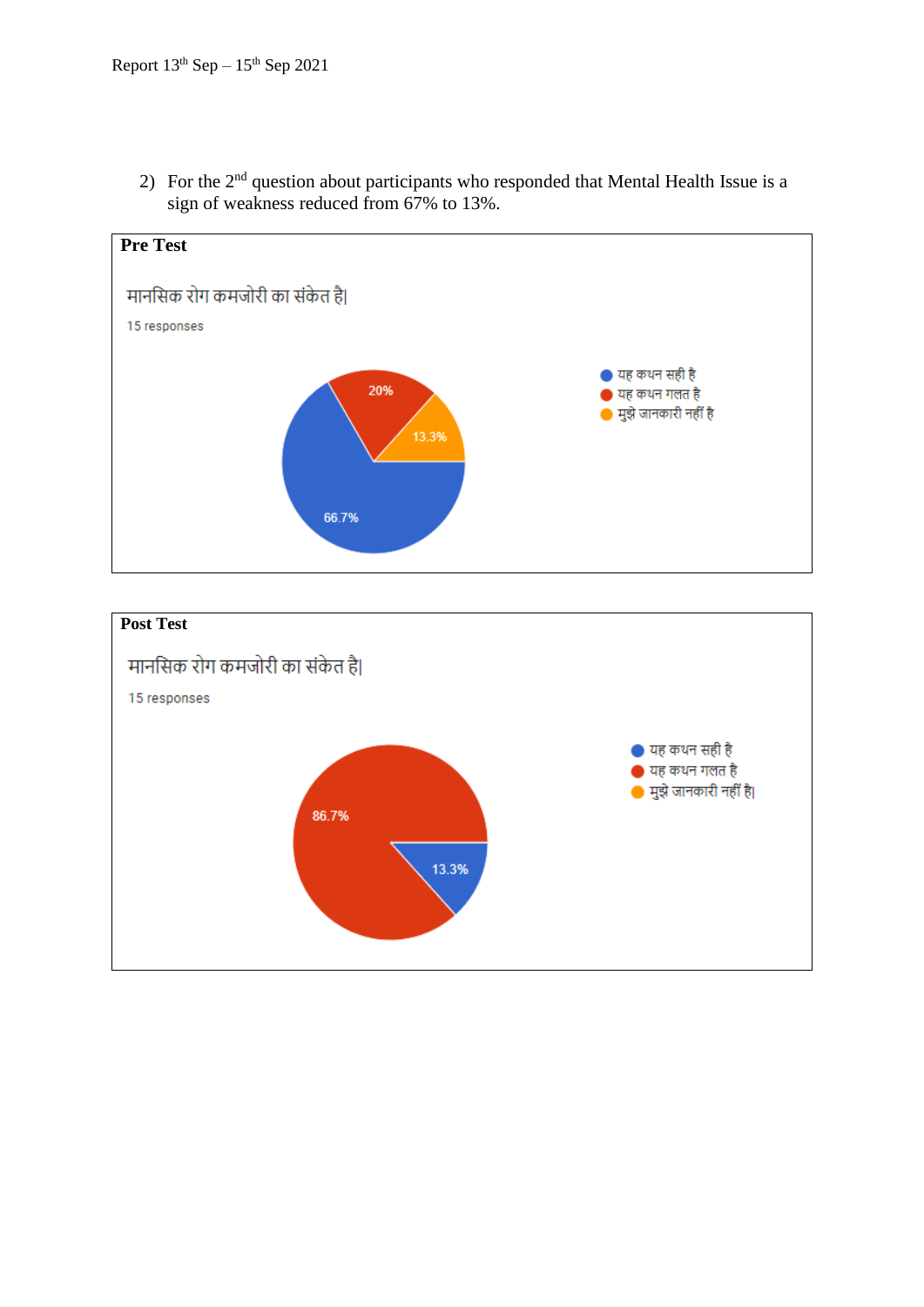3) For the 3<sup>nd</sup> question on the famous quote "Padhoge Likhoge Banoge Nawab....", participant agreeing with the statement reduced from 33% to 20%.

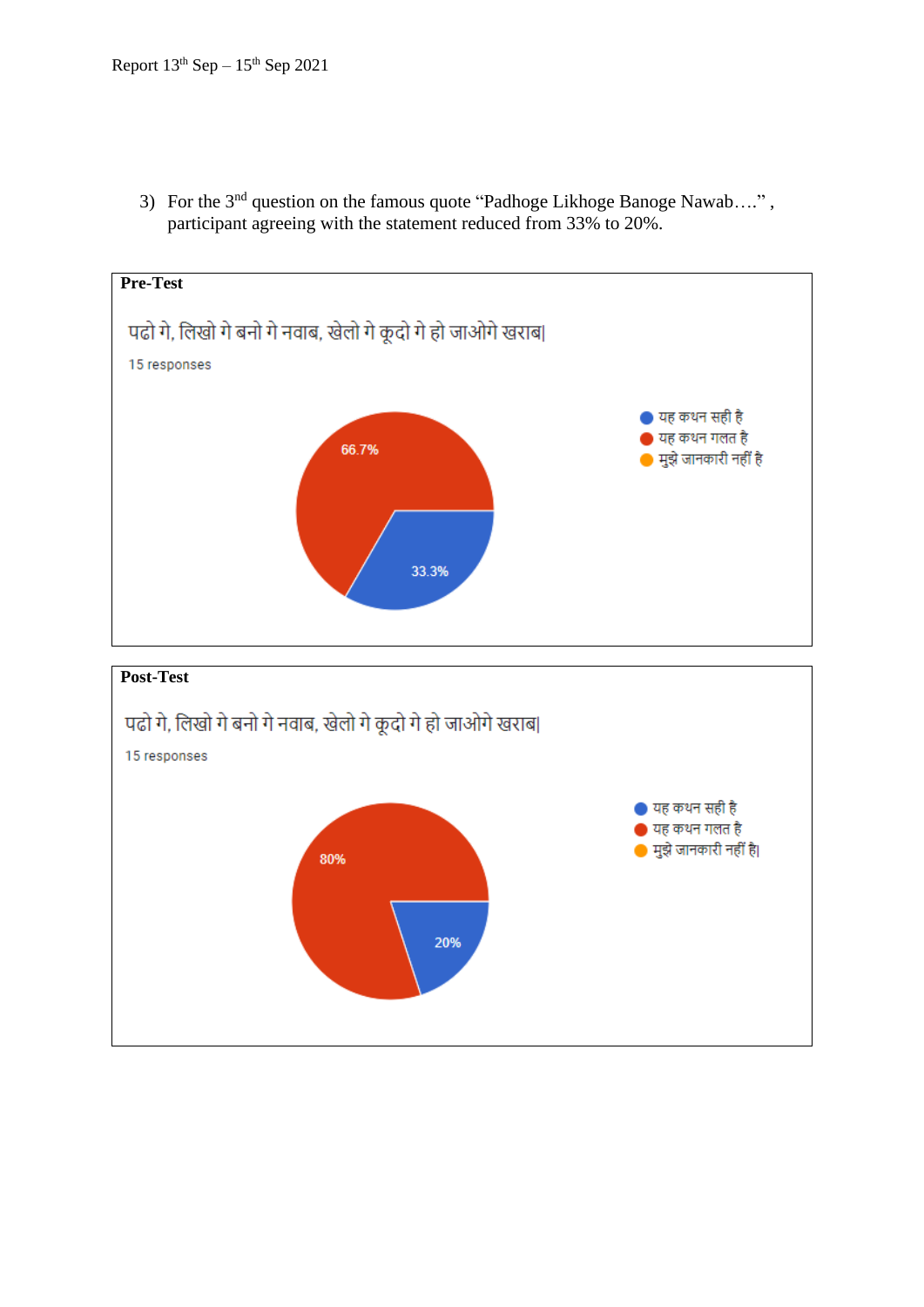4) For the  $4<sup>th</sup>$  question about whether children should always listen to adults the participants responded positively in both pre and post test. We expected a change towards "Not Necessarily" which didn't happen.



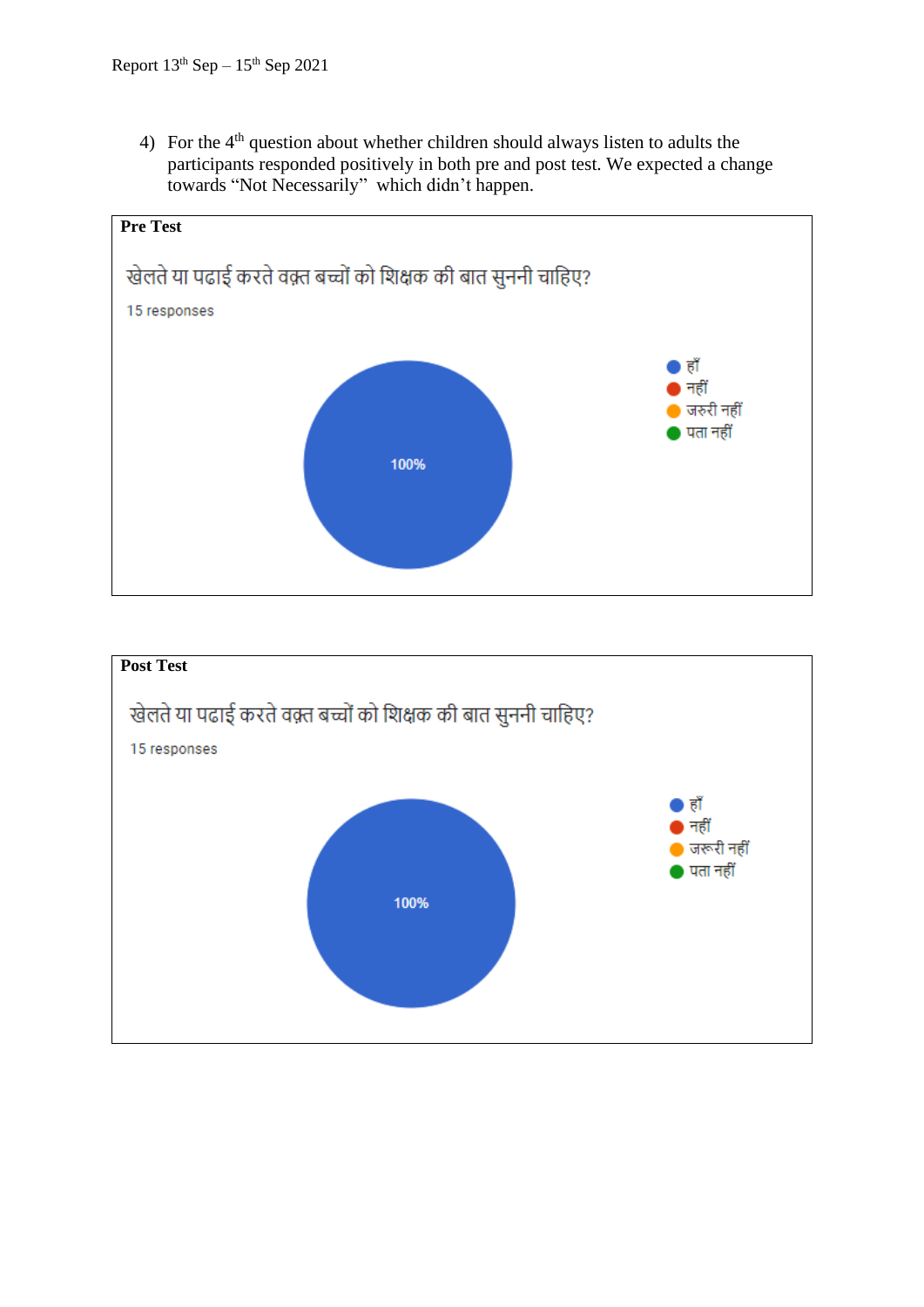5) For the  $5<sup>th</sup>$  question about whether children should be punishment for mischiefs, participants responding "No" increase from 13.3% to 66.7%.

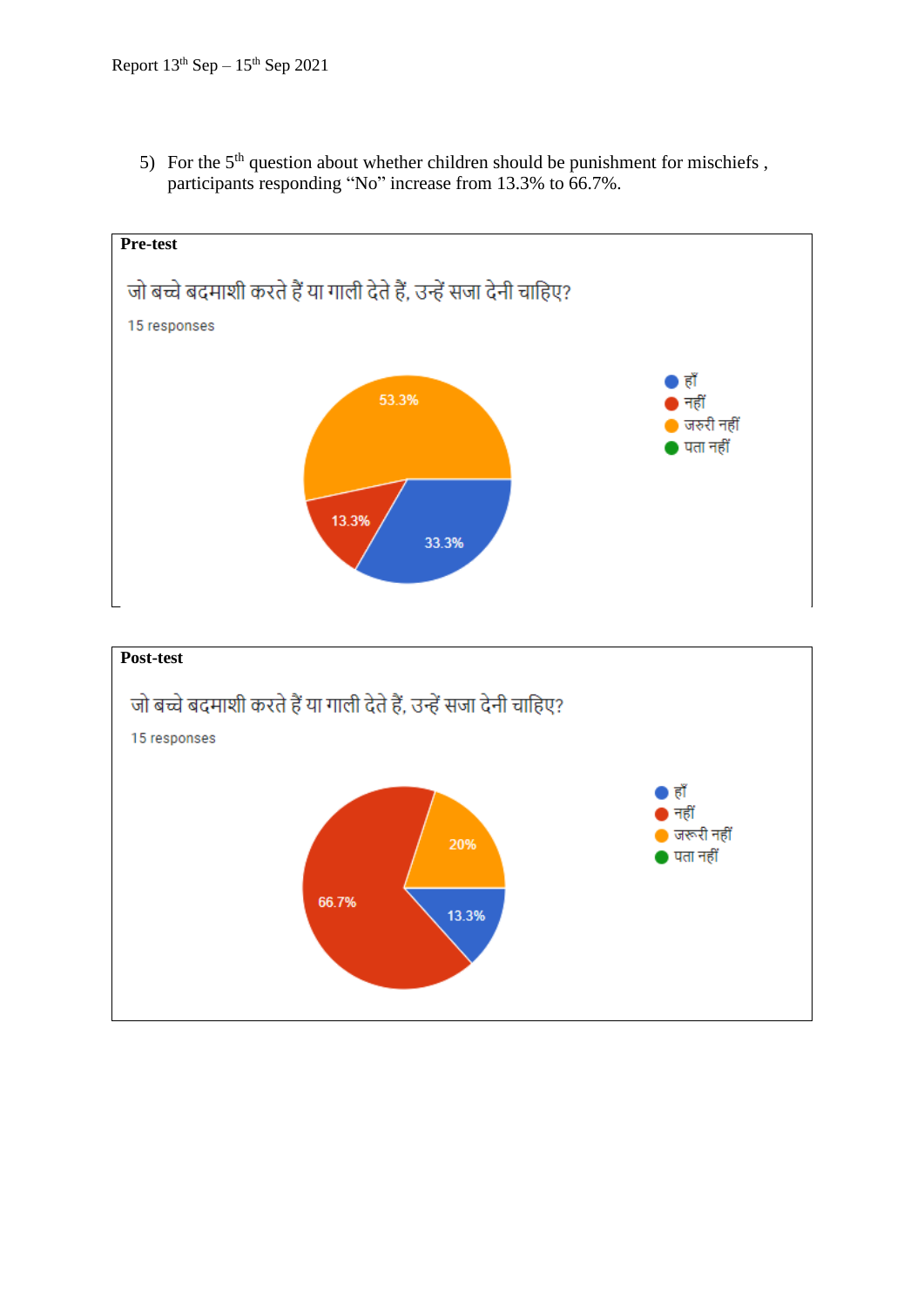6) For the  $6<sup>th</sup>$  question about whether shy children should be confronted and called to speak, the number participant responding "Yes" reduced from 86.7% to 53.3%



53.3%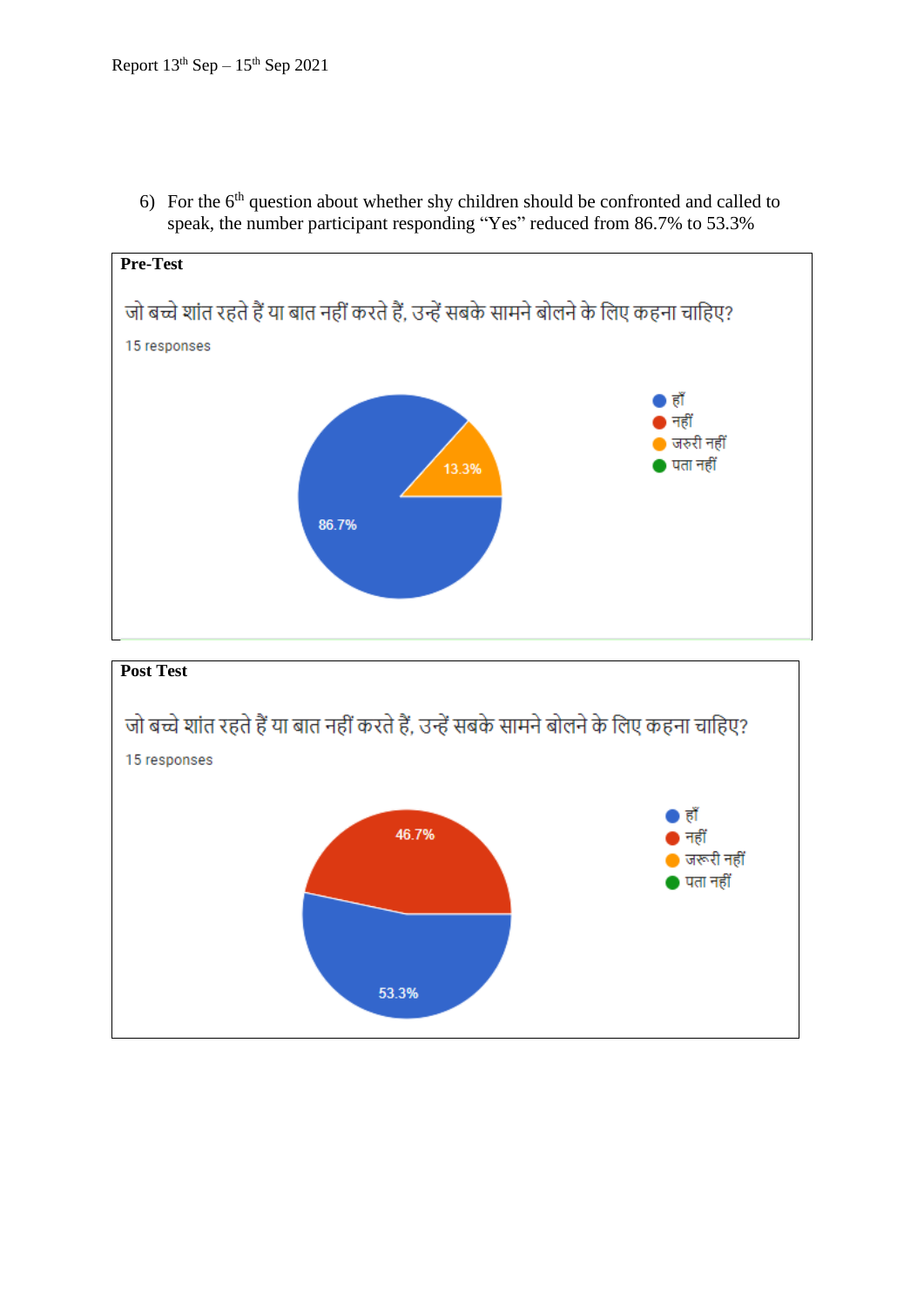7) For the  $7<sup>th</sup>$  question whether children should be stopped from talking if the participant find it to be wrong, the participating responding "Yes" reduced from 73.3% to 46.7%.



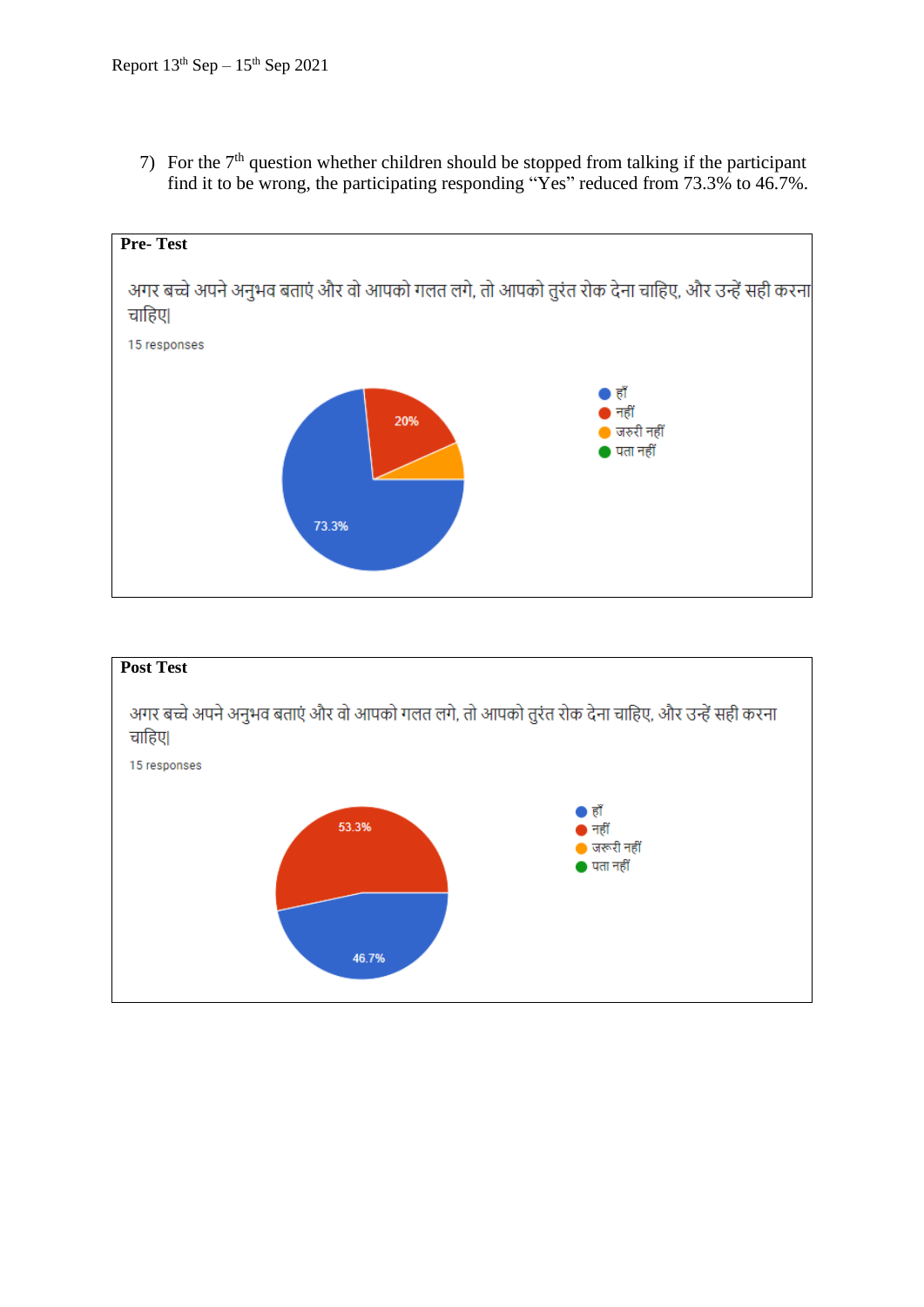## <span id="page-16-0"></span>TRAINING FEEDBACK

After the 5 days training, we asked each participant to give feedback on the training program. Here are the answers

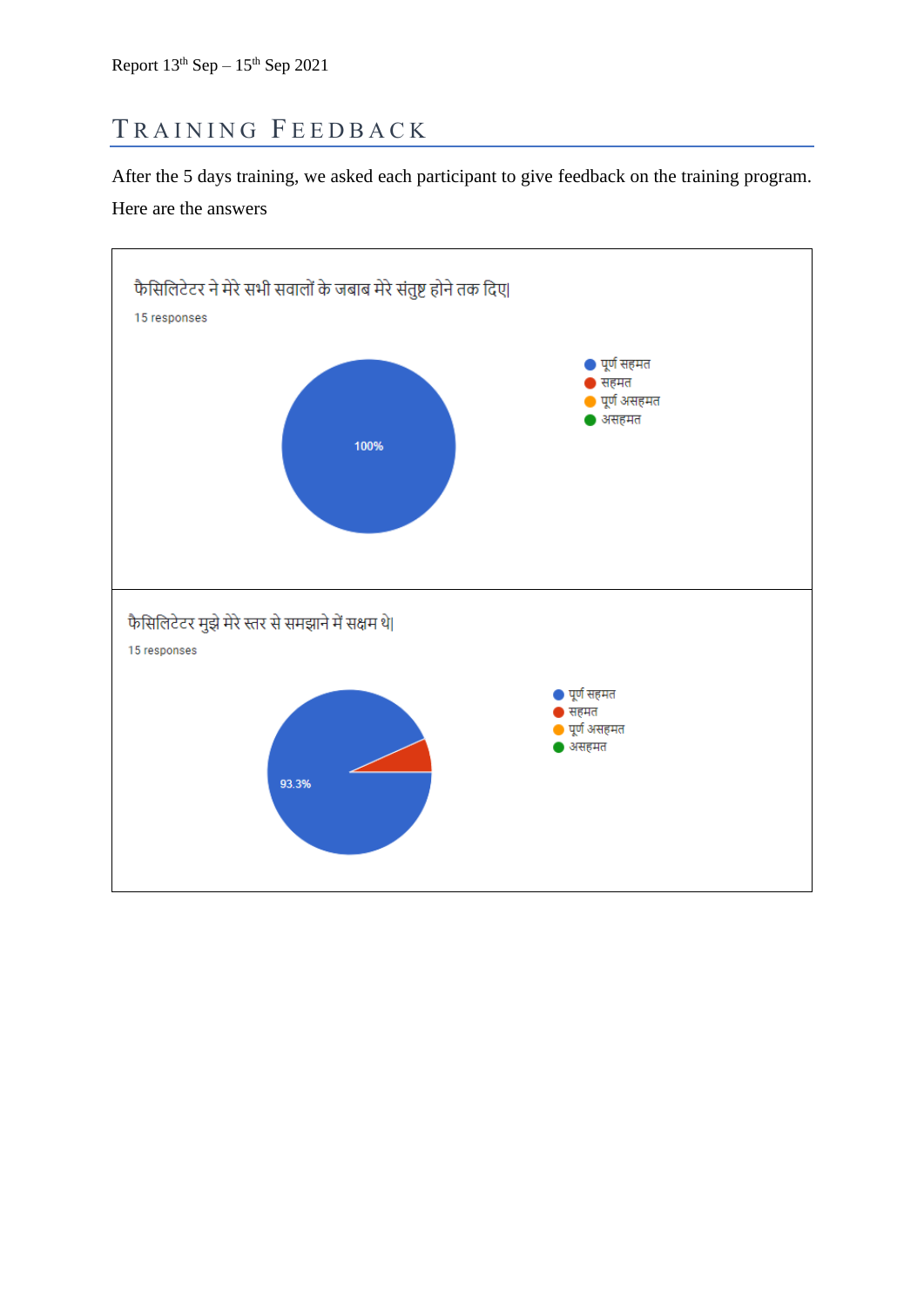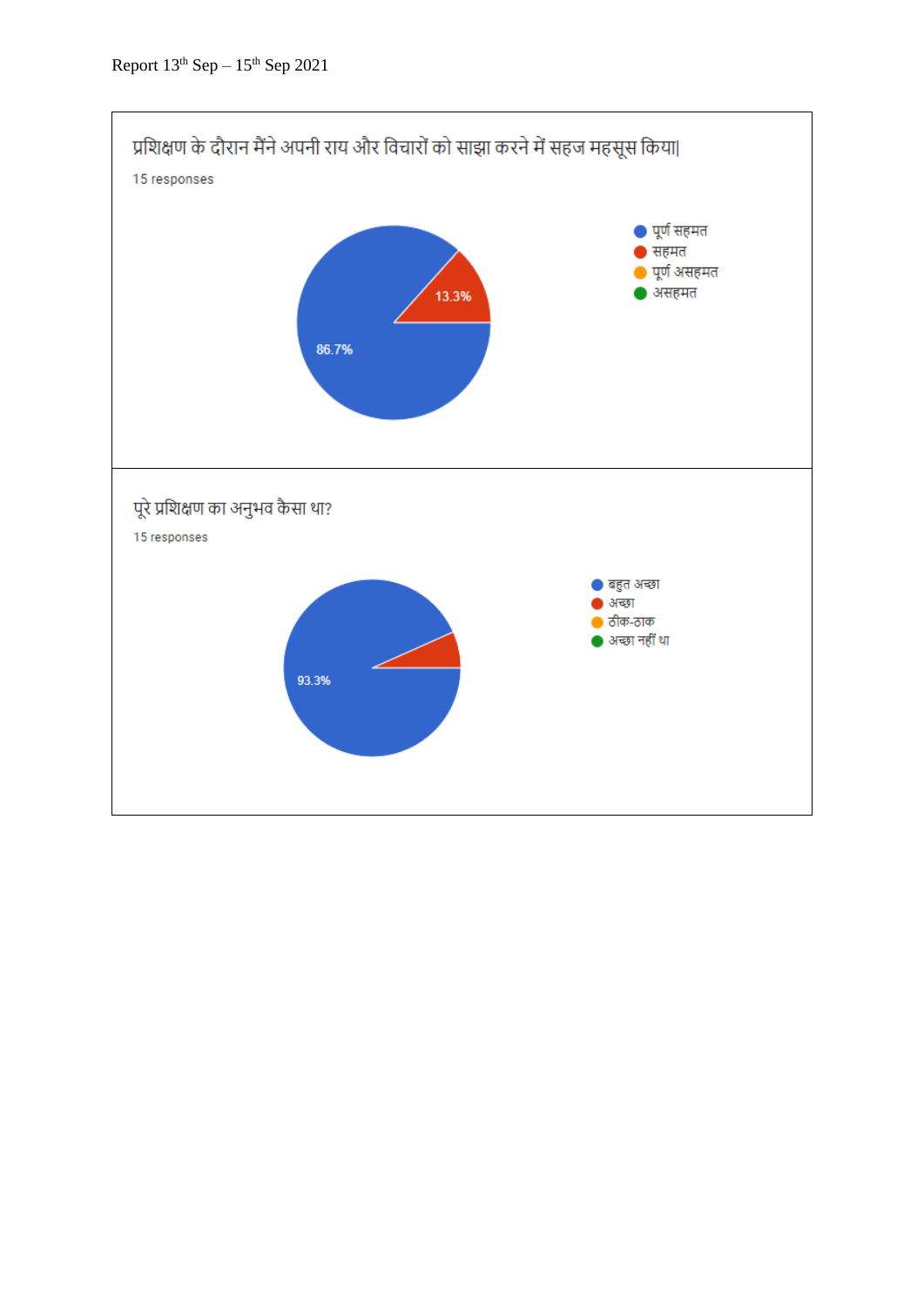